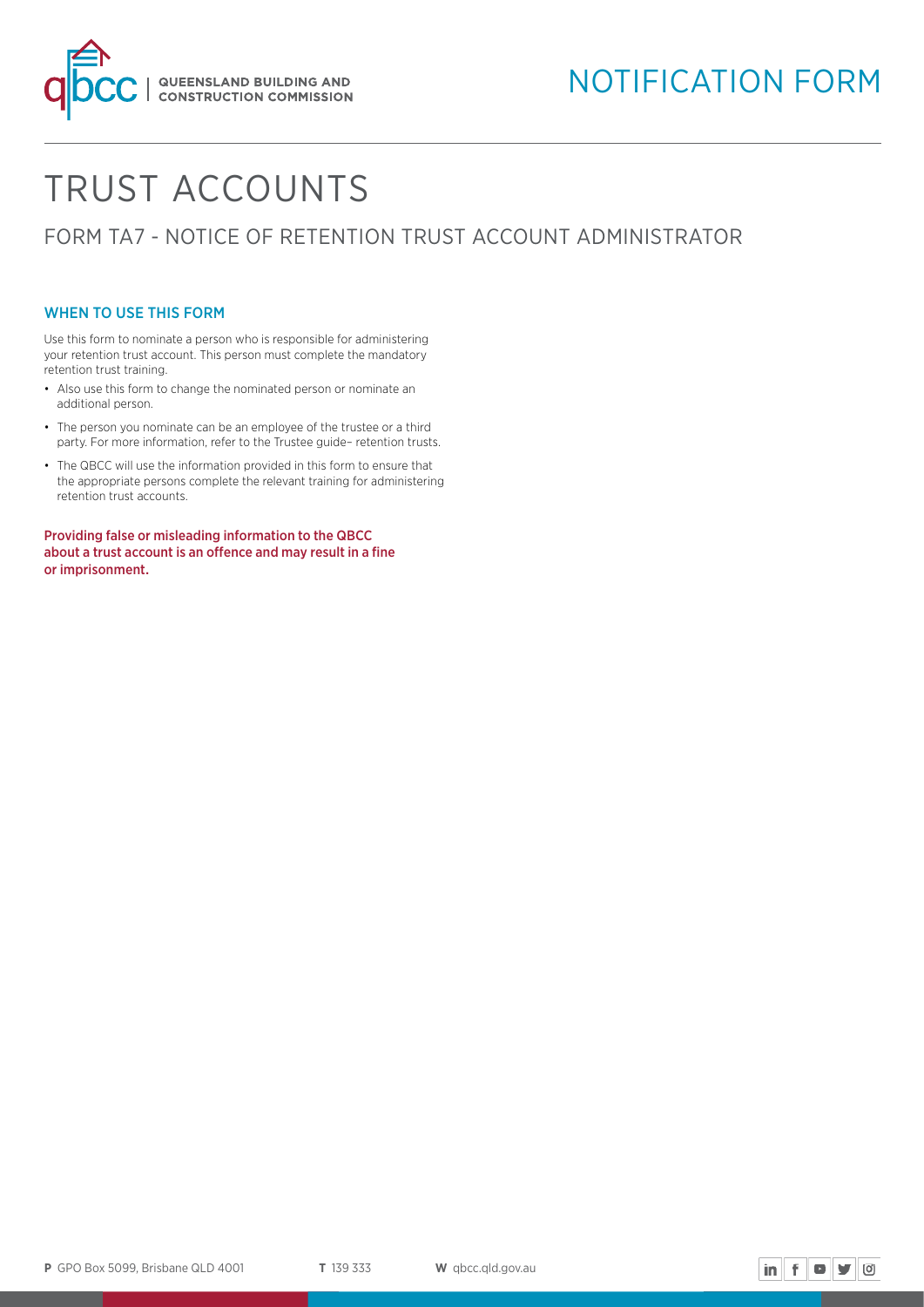

#### GOVERNING LEGISLATION

Notification made under section 41 of the *Building Industry Fairness (Security of Payment) Act 2017.*

#### PRIVACY NOTICE

The QBCC is collecting personal information on this form to regulate trust accounts. This is authorised by the *Building Industry Fairness (Security of Payment) Act 2017* (BIF Act). The QBCC must keep a register of accounts. The QBCC may publish information about trust accounts as determined by the Commissioner and may report statistics to other agencies. The QBCC Privacy Policy contains full use and disclosure details. All information held by the QBCC may be subject to application for access under the *Right to Information Act 2009* or the *Privacy Act 2009*.

## **1. TRUSTEE DETAILS**

#### COMPLETING THIS FORM

- Use BLACK pen only
- Print clearly in BLOCK LETTERS
- DO NOT use correction fluid cross out and initial amendments.

## Return your fully completed form and ALL required documents by:

Post: GPO Box 5099, Brisbane QLD 4001

In person: QBCC Service Centres are listed on our website [qbcc.qld.gov.au](http://qbcc.qld.gov.au )



## **2. RETENTION TRUST ACCOUNT DETAILS**